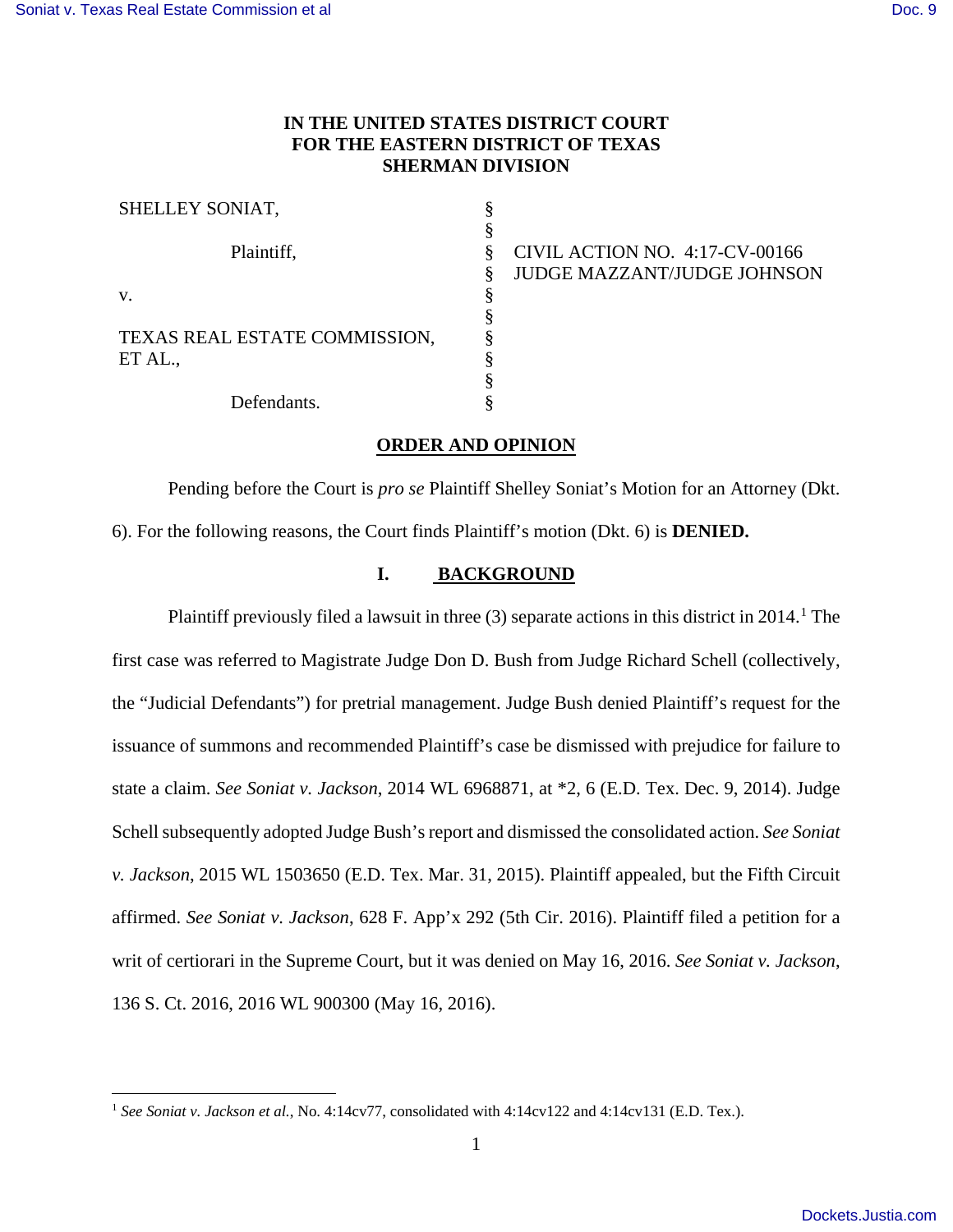On May 20, 2016, Plaintiff filed another lawsuit in this district against the Judicial Defendants and the Department of Housing and Urban Development ("HUD"),<sup>[2](#page-1-0)</sup> asserting that the Judicial Defendants discriminated against her by not allowing her to exercise and enjoy her rights under the Fair Housing Act. Further, she asserted HUD's policy of deferring to the Judicial Defendants' discretion and refusing to respond to her previous lawsuit has a discriminatory effect on women and minorities.

On December 16, 2016, the undersigned entered two (2) Report and Recommendations, recommending Plaintiff's claims be dismissed against all defendants, in which the district court adopted on January 6, 2017. *See Soniat v. Dep't of Hous. and Urban Dev.*, 2017 WL 68562 (E.D. Tex. Jan. 6, 2017); *Soniat v. Dep't of Hous. and Urban Dev.*, 2017 WL 73073 (E.D. Tex. Jan. 6, 2017). That case is currently pending on appeal.

On March 6, 2017, Plaintiff filed the instant action against the Texas Real Estate Commission, Texas Association of Realtors, and National Association of Realtors ("Defendants") (Dkt. 1), wherein she asserted the same complaints essentially stated in her first two (2) lawsuits. On April 3, 2017, Plaintiff filed the Motion for an Attorney, requesting the Court to appoint counsel under 42 U.S.C. § 3613. *See* Dkt. 6 at 1.

### **II. LEGAL STANDARD**

In general, there is no constitutional right to appointment of counsel in civil cases. *See Santana v. Chandler*, 961 F.2d 514, 516 (5th Cir. 1992). Parties to an action for discrimination in housing may seek the appointment of counsel under 42 U.S.C. § 3613(b)(1). However, appointment of counsel is left to the discretion of the court. *See* 42 U.S.C. § 3613(b); *Roberts v. McKinney Hous. Auth.*, 2007 WL 1795691, at \*1 (E.D. Tex. June 20, 2007).

 $\overline{a}$ 

<span id="page-1-0"></span><sup>2</sup> *See Soniat v. Dep't of Hous. and Urban Dev.*, No. 4:16cv337 (E.D. Tex.)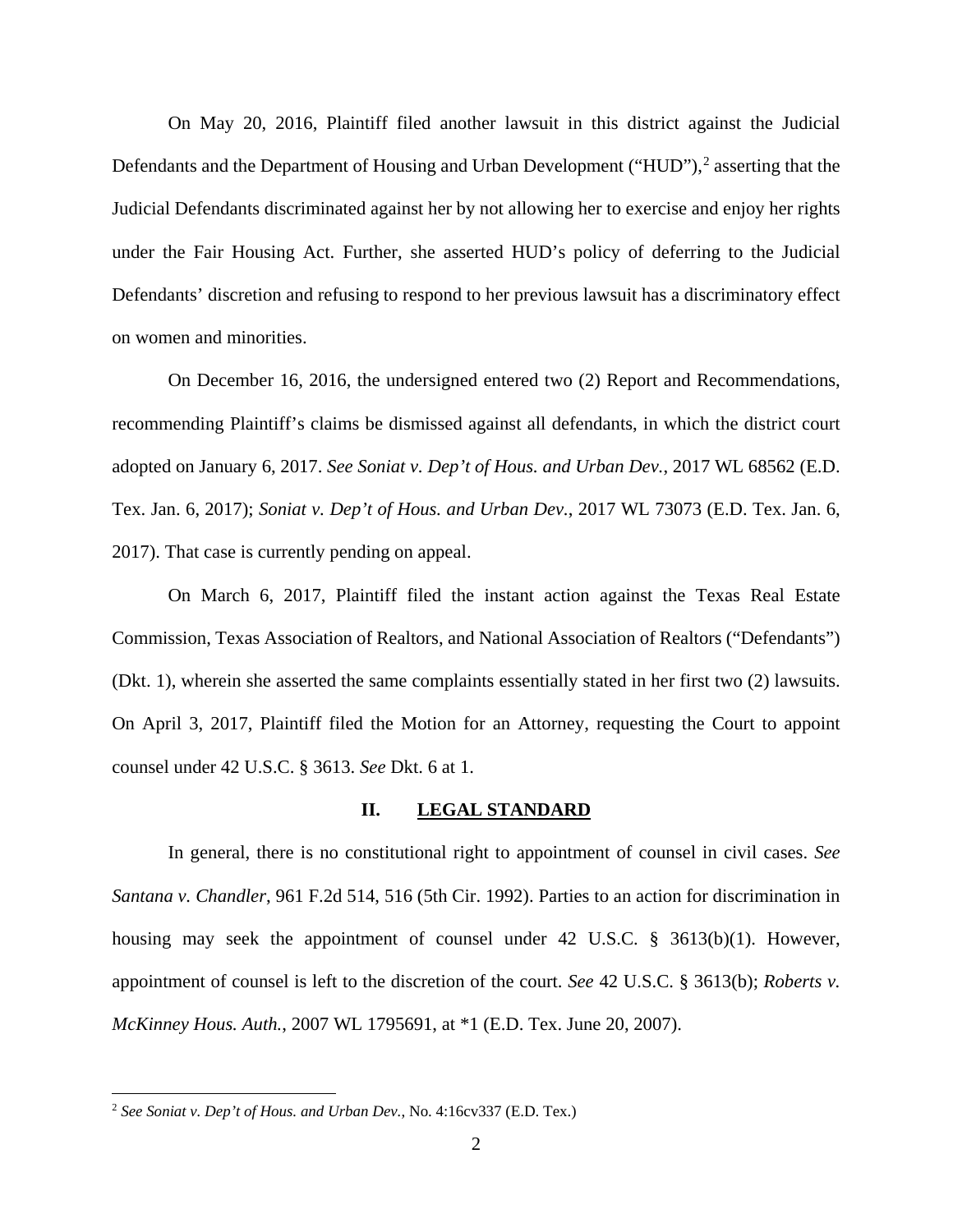Although little case law exists on the appointment of an attorney under 42 U.S.C. § 3613(b), courts have found case law on the appointment of an attorney under 42 U.S.C. § 2000e-5(f)(1) to be instructive and persuasive. *See Jackson v. Park Place Condos. Ass'n, Inc.*, 2014 WL 494789, at \*2 (D. Kan. Feb. 6, 2014); *Zhu v. Countrywide Realty Co.*, 148 F. Supp. 2d 1154, 1157 (D. Kan. 2001). Those courts follow factors identified by the Tenth Circuit when evaluating a motion for appointment of counsel. *See id.* (citing *Castner v. Colo. Springs Cablevision*, 979 F.2d 1417, 1421 (10th Cir. 1992)). Before counsel may be appointed under 42 U.S.C. § 2000e-5, the plaintiff requesting the appointment must make affirmative showings of: (1) financial inability to pay for counsel; (2) diligence in attempting to secure counsel; and (3) meritorious allegations of discrimination. *See id.*

#### **III. ANALYSIS**

As to the first and second elements, Plaintiff has briefly stated that she is unable to afford counsel. *See* Dkt. 1. Although she has not provided financial information, the Court will assume this is true for purposes of this analysis. Plaintiff further showed that she contacted at least three (3) attorneys who refused to represent her. *See* Dkt. 1 at 11. However, Plaintiff cannot show the third element.

To warrant appointment of counsel, Plaintiff must affirmatively show she asserted meritorious claims. *See Jackson*, 2014 WL 494789, at \*3. In the instant lawsuit, Plaintiff requests the Court to decide the following questions:

- (1) What are the rights of a person in an addendum to a lease housing situation?
- (2) Would it be just the legal rights of the Fair Housing Act or would the Texas Property Code apply since there is an existing lease involved?

*See* Dkt. 1 at 1. The Court notes that these questions are similar to the questions raised in Plaintiff's prior lawsuits. Additionally, Plaintiff seemingly complains that Defendants were not proper in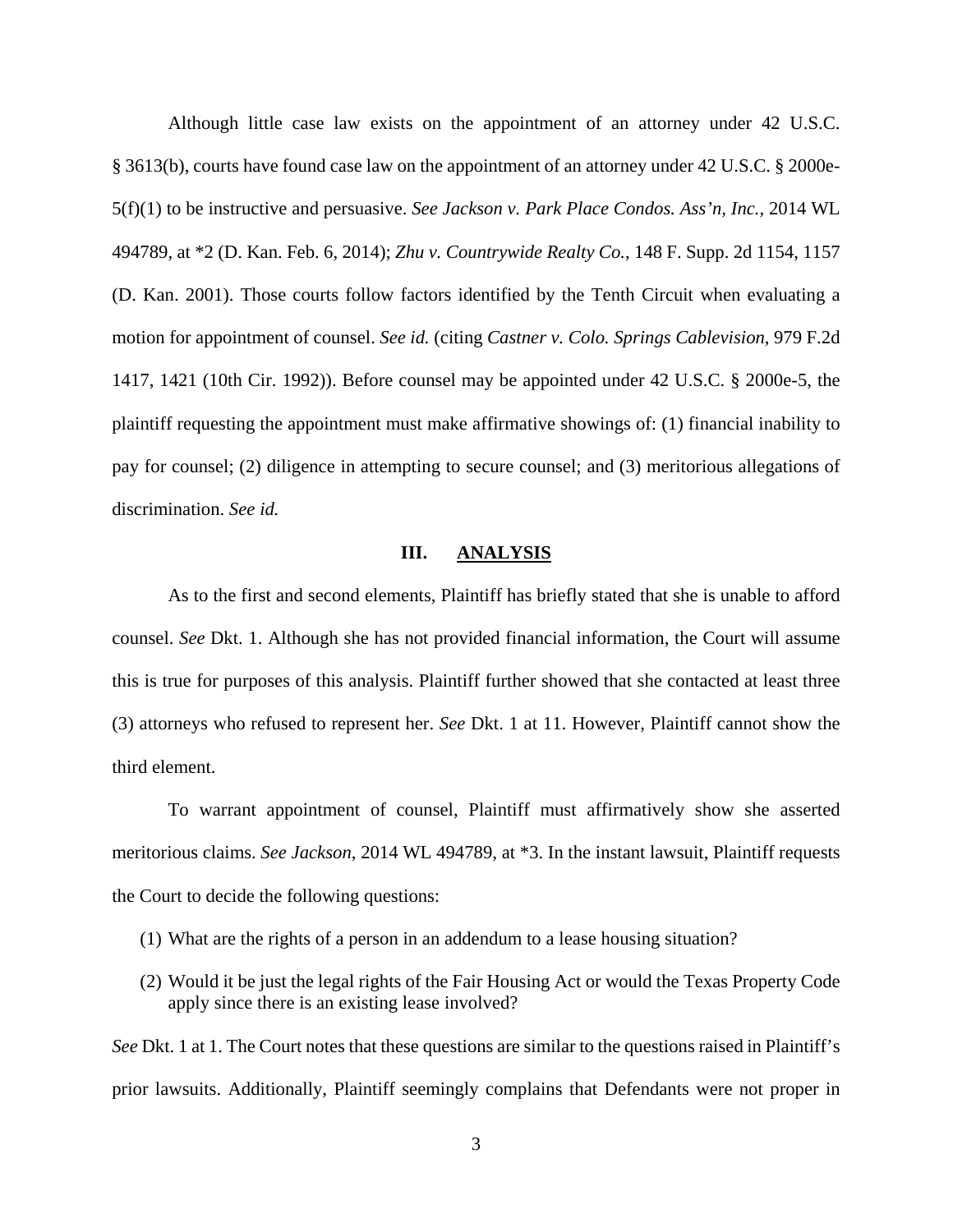rejecting her complaint regarding a potential lease with Major League Realty, Inc. ("Major"). According to Plaintiff, the potential landlord refused to rekey the potential rental property Plaintiff wanted to lease. Defendants responded that they do not have the authority to discipline Major or the potential landlord for the described conduct. *See* Dkt. 1-7. The Court notes that none of these allegations assert violations under the Fair Housing Act against Defendants specifically; thus, Plaintiff has failed to make an affirmative showing of meritorious allegations of discrimination against Defendants.

As to Plaintiff's request that the Court decide questions for her, the Court is not authorized to do so. Article III of the Constitution gives the federal courts jurisdiction over only cases and controversies. *See Whitmore v. Arkansas*, 495 U.S. 149, 155 (1990). The controversy must be substantial and real, as distinguished from an opinion advising what the law would be upon a hypothetical set of facts. A plaintiff cannot seek an advisory opinion—one that the federal courts do not have the authority to render. *See Massachusetts v. U.S. Envtl. Prot. Agency*, 549 U.S. 147 (2007) (no justiciable controversy exists when parties ask for an advisory opinion). Here, Plaintiff is requesting the Court to determine what rights "a person in an addendum to a lease" may have, and under what statutory schemes—federal or state—for the sake of clarification for future potential renters. Making this determination for Plaintiff is impermissible as the Court does not have such jurisdiction. Thus, Plaintiff has not stated a meritorious allegation of discrimination against Defendants.

Plaintiff's complaint that Defendants improperly denied her request to discipline Major or the potential landlord is also not enough for the Court to appoint counsel. Even if Plaintiff's argument that licensed real estate professionals are required to follow the laws of the Fair Housing Act is true, she has not shown it is the obligation of Defendants to discipline them, especially when